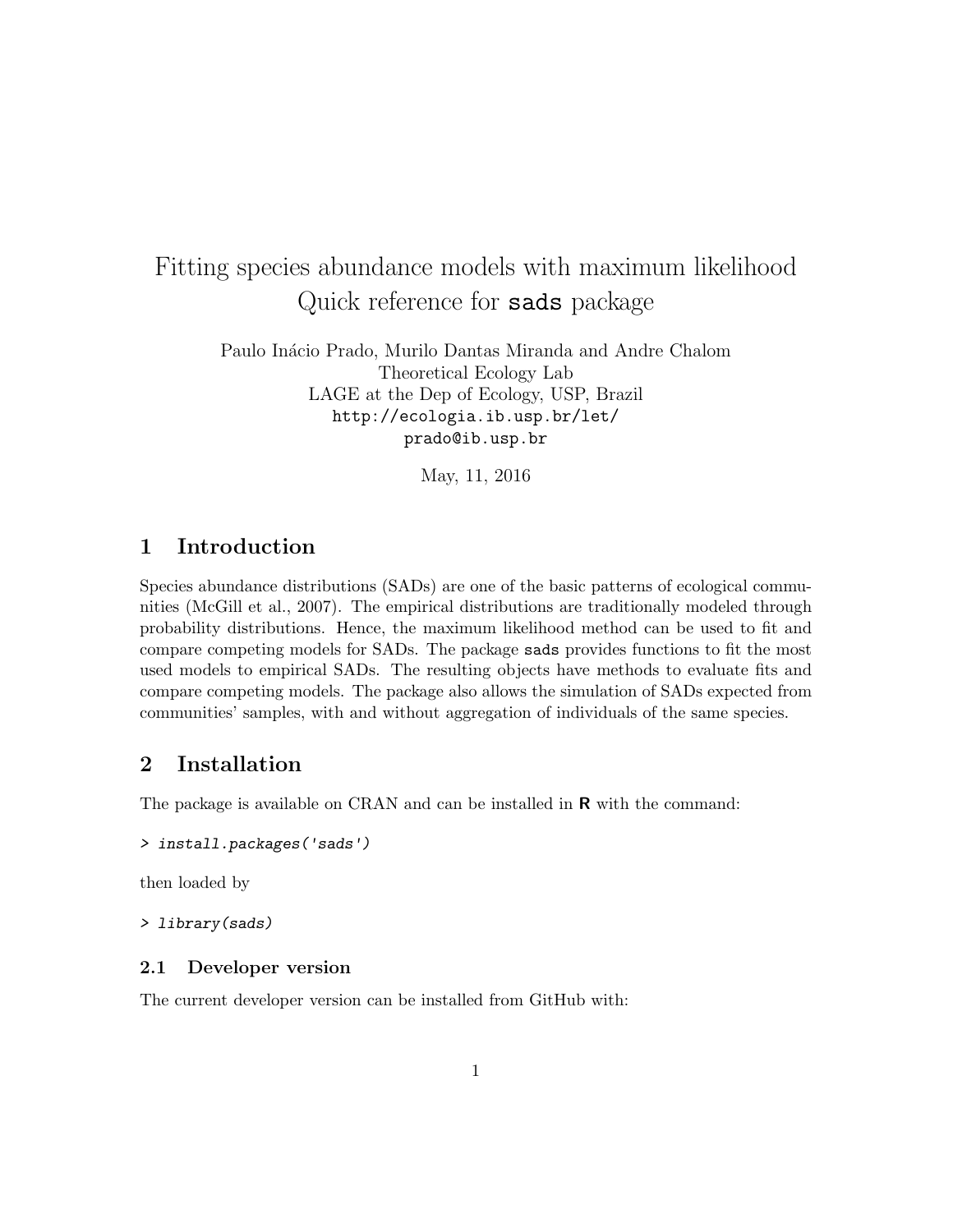```
> library(devtools)
> install_github(repo = 'piLaboratory/sads', ref= 'dev', build_vignettes = TRUE)
```
And then load the package:

> library(sads)

### 3 Exploratory analyses

Throughout this document we'll use two data sets of abundances from the sads package. For more information on these data please refer to their help pages:

```
> data(moths)# William's moth data used by Fisher et al (1943)
```

```
> data(ARN82.eB.apr77)# Arntz et al. benthos data
```

```
> data(birds)# Bird census used by Preston (1948)
```
#### 3.1 Octaves

Function octav tabulates the number of species in classes of logarithm of abundances at base 2 (Preston's octaves) and returns a data frame  $1$ :

```
> (moths.oc <- octav(moths))
Object of class "octav"
 octave upper Freq
1 0 1 35
2 1 2 11
3 2 4 29
4 3 8 32
5 4 16 26
6 5 32 32
7 6 64 31
8 7 128 13
9 8 256 19
10 9 512 5
11 10 1024 6
12 11 2048 0
13 12 4096 1
14 13 8192 0
```
<sup>1</sup> actually an object of class *octav* which inherits from class *dataframe*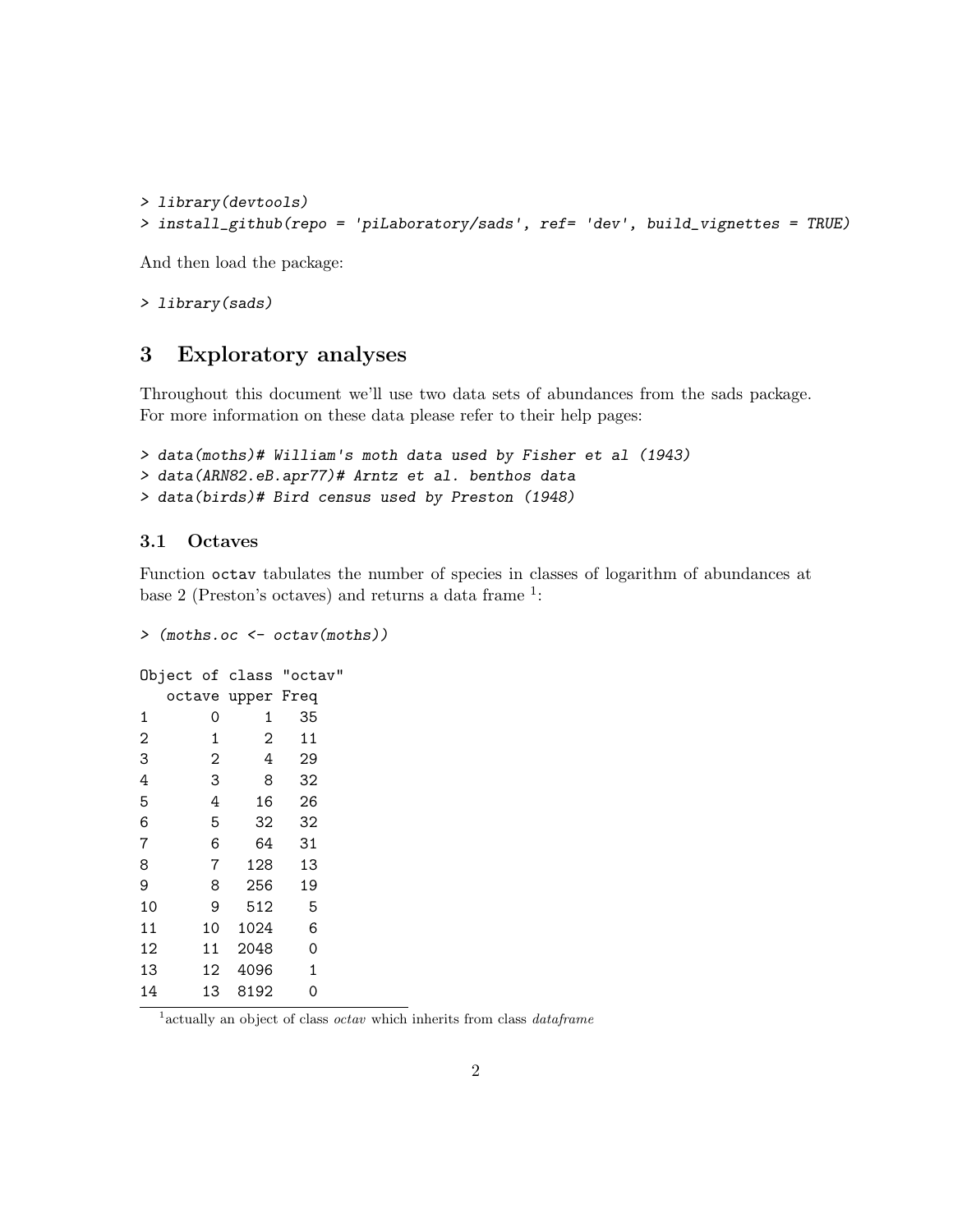```
> (arn.oc <- octav(ARN82.eB.apr77))
Object of class "octav"
  octave upper Freq
1 -7 7.8125e-03 0
2 -6 1.5625e-02 3
3 -5 3.1250e-02 5
4 -4 6.2500e-02 4
5 -3 1.2500e-01 6
6 -2 2.5000e-01 3
7 -1 5.0000e-01 5
8 0 1.0000e+00 2
9 1 2.0000e+00 4
10 2 4.0000e+00 3
11 3 8.0000e+00 1
12 4 1.6000e+01 2
13 5 3.2000e+01 0
14 6 6.4000e+01 1
15 7 1.2800e+02 1
16 8 2.5600e+02 0
```
A logical argument preston allows smoothing the numbers as proposed by Preston (1948). The octave number is the upper limit of the class in log2 scale. Hence, for abundance values smaller than one (e.g. biomass data) the octave numbers are negative. A Preston plot is a histogram of this table, obtainable by applying the function plot to the data frame:

> plot(moths.oc)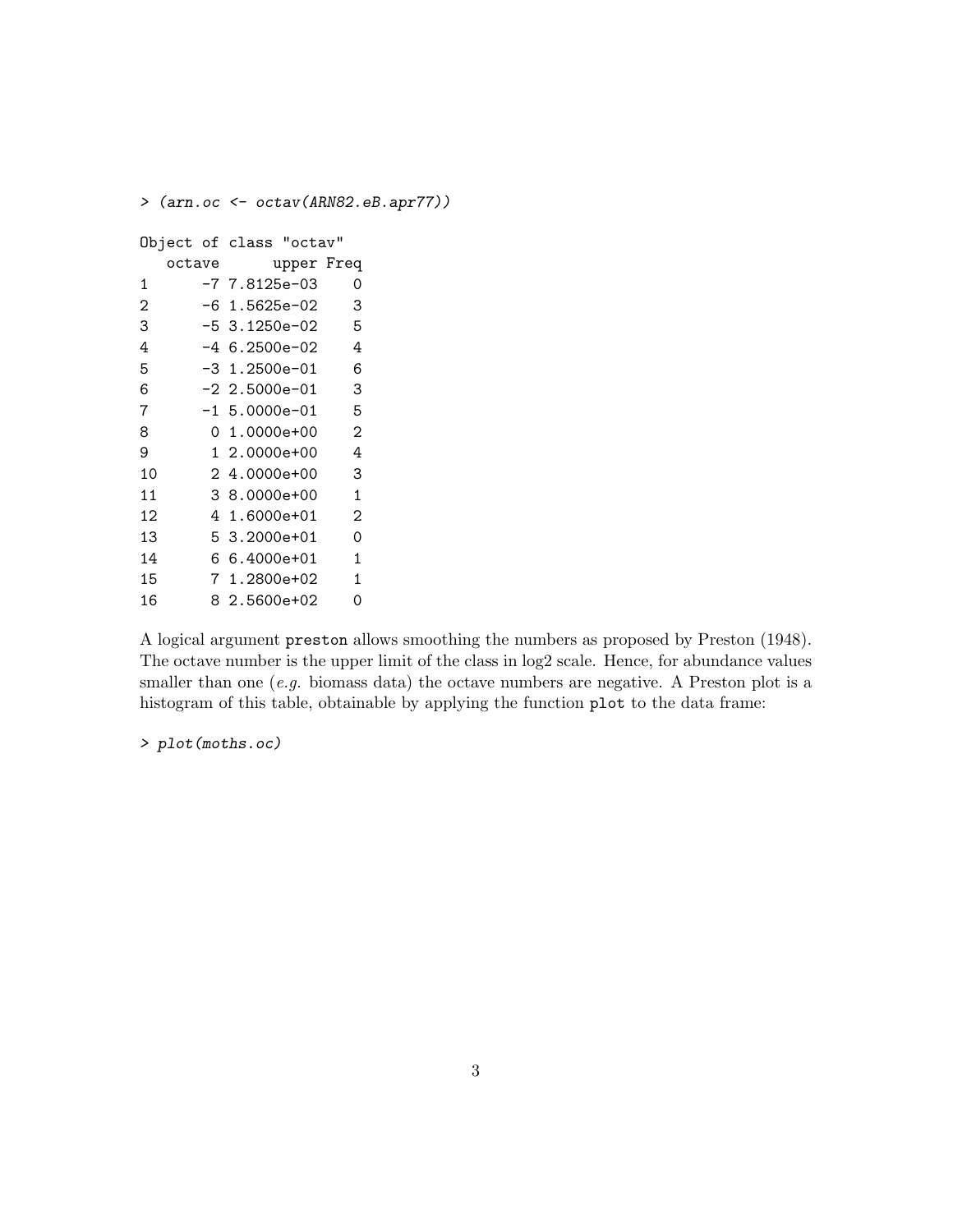

> plot(arn.oc)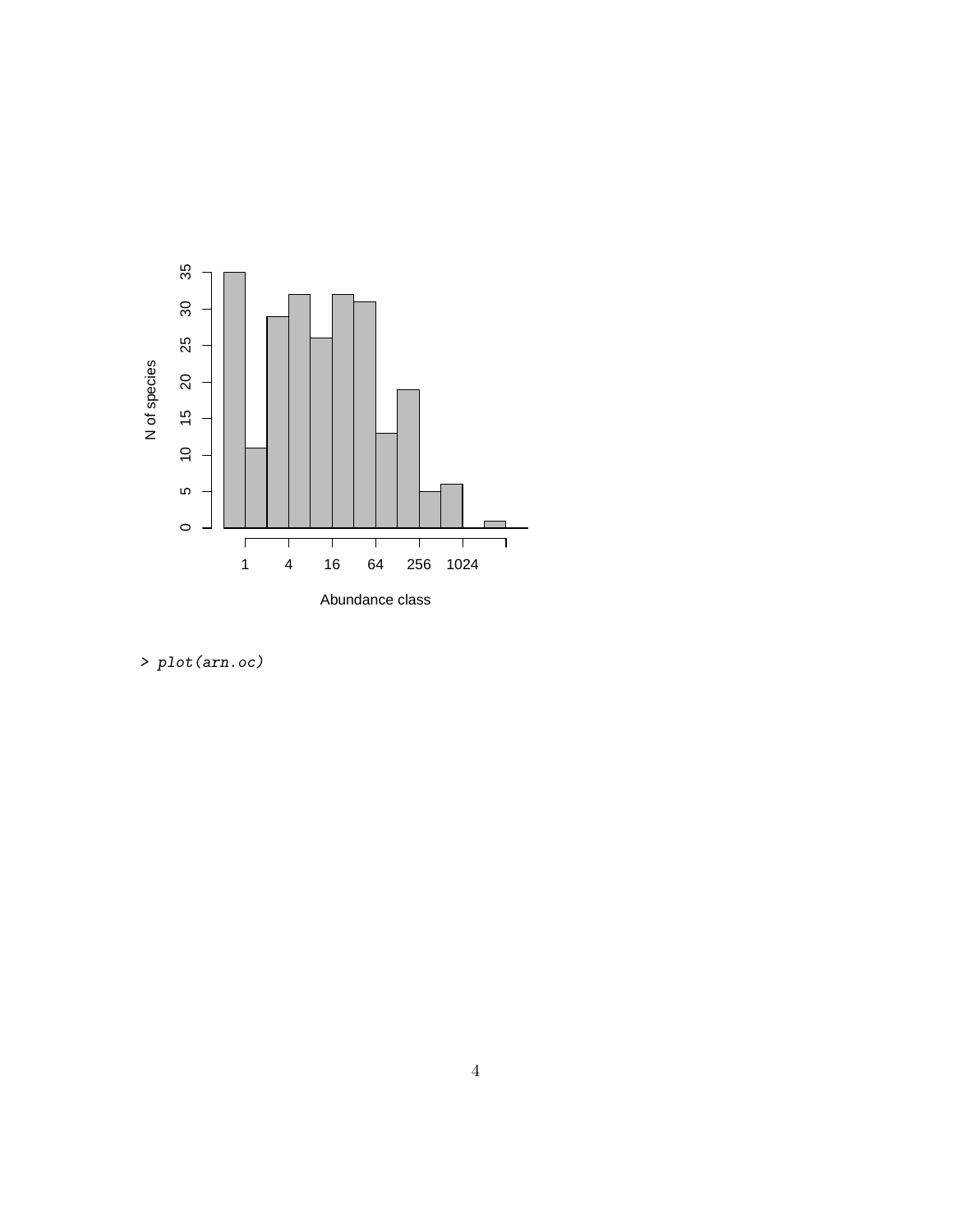

The plot method for objects of class octav has a logical argument prop that rescales the yaxis to relative frequencies of species in each octave, which can be used to compare different data sets:

```
> plot(moths.oc, prop = TRUE, border=NA, col=NA)
> lines(octav(birds), mid = FALSE, prop = TRUE, col="red")
> lines(octav(moths), mid = FALSE, prop = TRUE)
> legend("topright", c("Preston's birds", "Fisher's moths"), col=c("red", "blue"), lty=1, b
```
#### 3.2 Rank-abundance plots

Function rad returns a data frame of sorted abundances and their ranks <sup>2</sup>:

```
> head(moths.rad <- rad(moths))
```
rank abund 1 1 2349 2 2 823

<sup>&</sup>lt;sup>2</sup> actually an object of class *rad* which inherits from class *dataframe*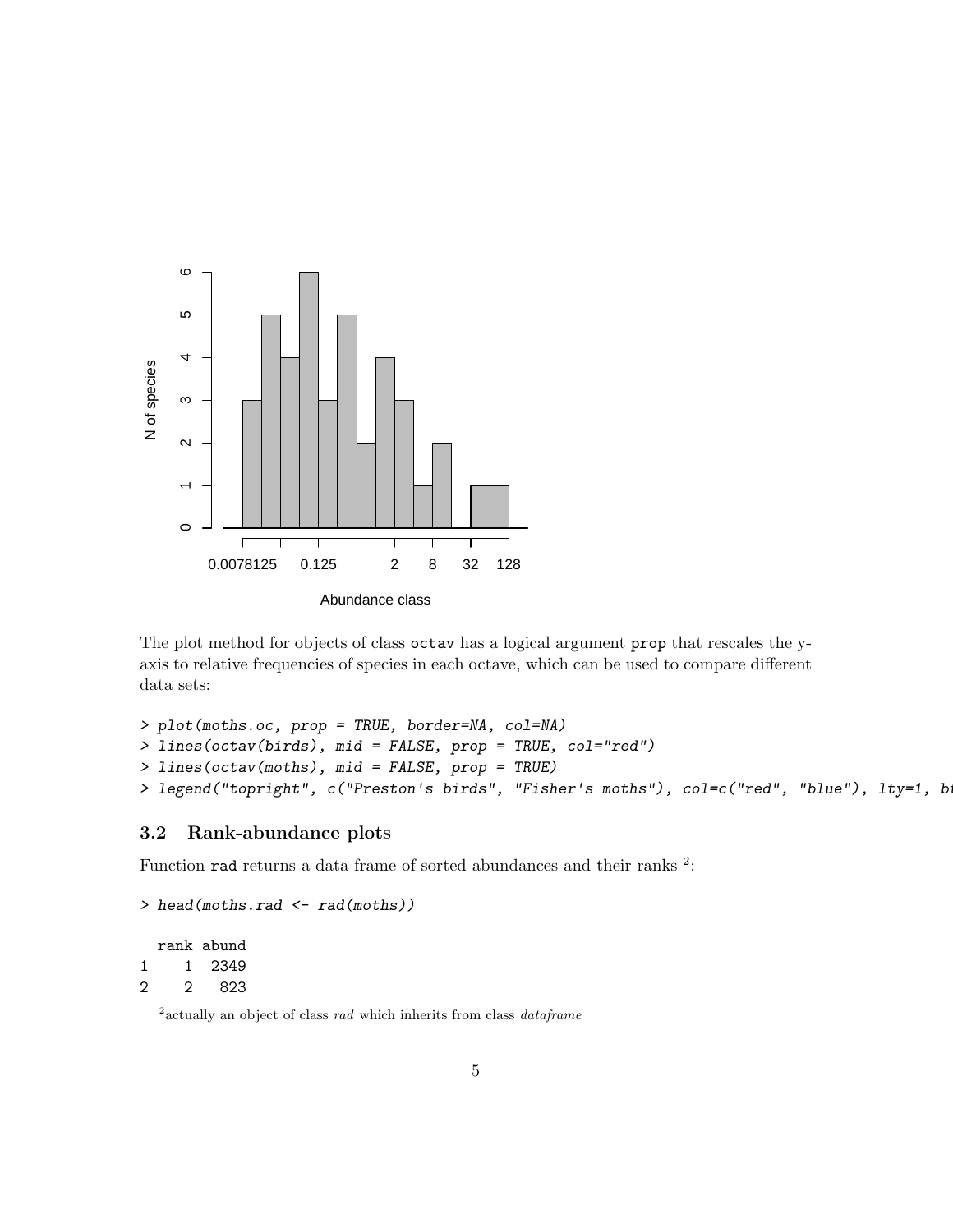| 3    | 3 | 743                                              |
|------|---|--------------------------------------------------|
| 4    | 4 | 604                                              |
| 5    | 5 | 589                                              |
| 6    | 6 | 572                                              |
|      |   | > head(arn.rad $\leftarrow$ rad(ARN82.eB.apr77)) |
|      |   | rank abund                                       |
| sp17 |   | 1 67.21                                          |
|      |   | sp11 2 54.67                                     |
|      |   | sp33 3 14.67                                     |
| sp9  |   | 4 9.90                                           |
|      |   | sp30 5 5.71                                      |
| sp10 |   | 6 2.88                                           |
|      |   |                                                  |

To get the rank-abundance or Whitaker's plot apply the function plot on the data frame:

```
> plot(moths.rad, ylab="Number of individuals")
```
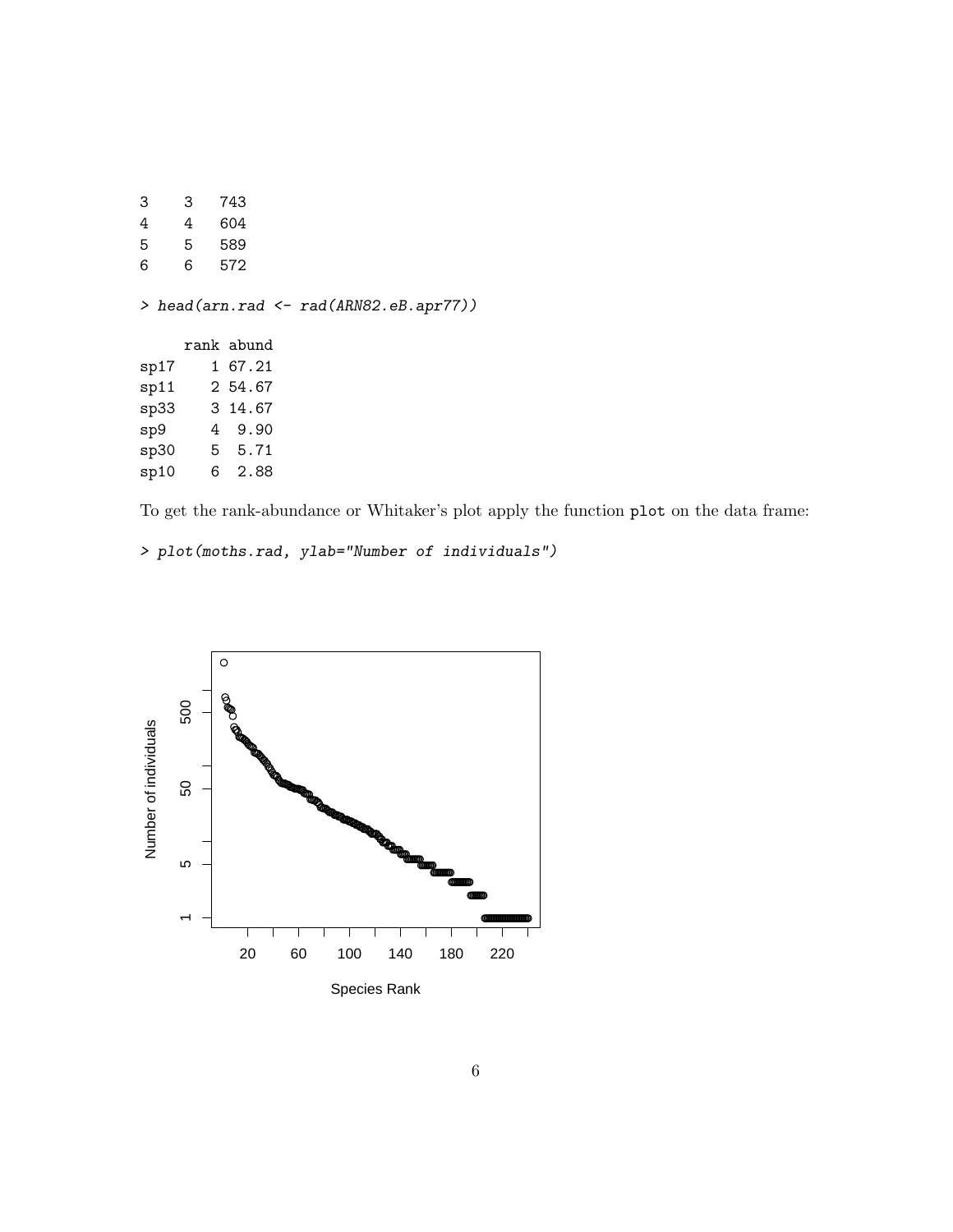> plot(arn.rad, ylab="Biomass")



Again, the plot method for rad has a logical argument prop rescales the y-axis to depict relative abundances:

```
> plot(moths.rad, prop = TRUE, type="n")
> lines(rad(birds), prop = TRUE, col="red")
> lines(rad(moths), prop = TRUE)
> legend("topright", c("Preston's birds", "Fisher's moths"), col=c("red", "blue"), lty=1, b
```
### 4 Model fitting

The sads package provides maximum-likelihood fits of many probability distributions to empirical sads. The working horses are the functions fitsad for fitting species abundance distributions and fitrad for fitting rank-abundance distributions. The first argument of these functions is the vector of observed abundances <sup>3</sup> The second argument is the name of the model to be fitted. Please refer to the help page of the functions for details on the

<sup>&</sup>lt;sup>3</sup>fitrad also accepts a rank-abundance table returned by function rad as its first argument.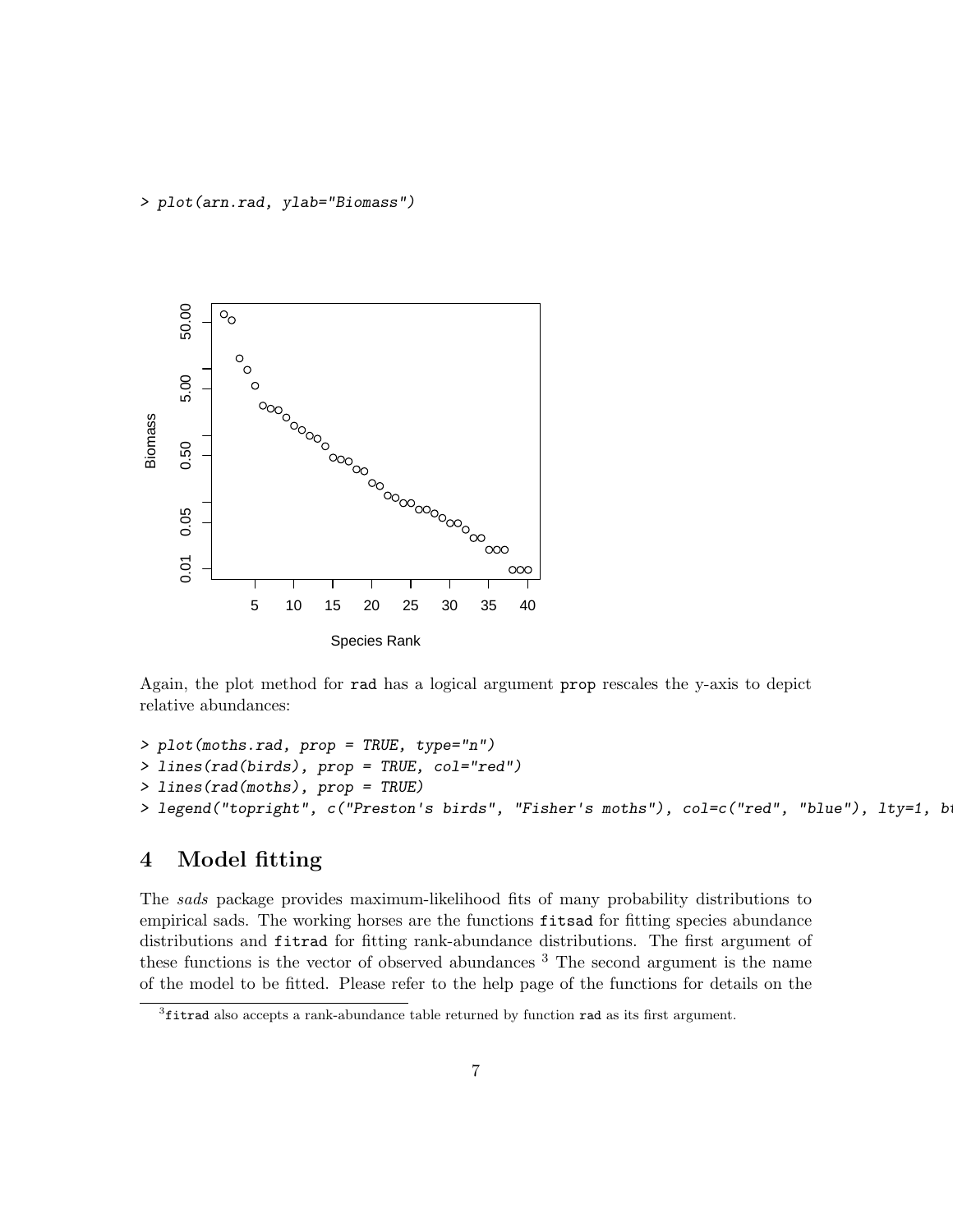models. For more information on the fitting procedure see also the vignette of the bbmle package, on top of which the package sads is built. To fit a log-series distribution use the argument sad='ls':

```
> (moths.ls <- fitsad(moths,'ls'))
```

```
Maximum likelihood estimation
Type: discrete species abundance distribution
Species: 240 individuals: 15609
Call:
mle2(minuslogl = function (N, alpha)
-sum(dls(x, N, alpha, log = TRUE)), start = list(dapha = 40.247281791951),method = "Brent", fixed = list(N = 15609L), data = list(x = list(1, 1, 1, 1, 1, "etc")), lower = 0, upper = 240L)
```
Coefficients: N alpha 15609.00000 40.24728

```
Log-likelihood: -1087.71
```
The resulting model object inherits from  $mle2$  (Bolker & R Development Core Team, 2014), and has all usual methods for model objects, such as summaries, log-likelihood, and AIC values:

```
> summary(moths.ls)
Maximum likelihood estimation
Call:
mle2(minuslogl = function (N, alpha)
-sum(dls(x, N, alpha, log = TRUE)), start = list(dapha = 40.247281791951),method = "Brent", fixed = list(N = 15609L), data = list(x = c(1L,1L, 1L, 1L, 1L, 1L, 1L, 1L, 1L, 1L, 1L, 1L, 1L, 1L, 1L, 1L,
    1L, 1L, 1L, 1L, 1L, 1L, 1L, 1L, 1L, 1L, 1L, 1L, 1L, 1L, 1L,
    1L, 1L, 1L, 1L, 2L, 2L, 2L, 2L, 2L, 2L, 2L, 2L, 2L, 2L, 2L,
    3L, 3L, 3L, 3L, 3L, 3L, 3L, 3L, 3L, 3L, 3L, 3L, 3L, 3L, 3L,
    4L, 4L, 4L, 4L, 4L, 4L, 4L, 4L, 4L, 4L, 4L, 4L, 4L, 4L, 5L,
    5L, 5L, 5L, 5L, 5L, 5L, 5L, 5L, 5L, 6L, 6L, 6L, 6L, 6L, 6L,
    6L, 6L, 6L, 6L, 6L, 7L, 7L, 7L, 7L, 7L, 8L, 8L, 8L, 8L, 8L,
```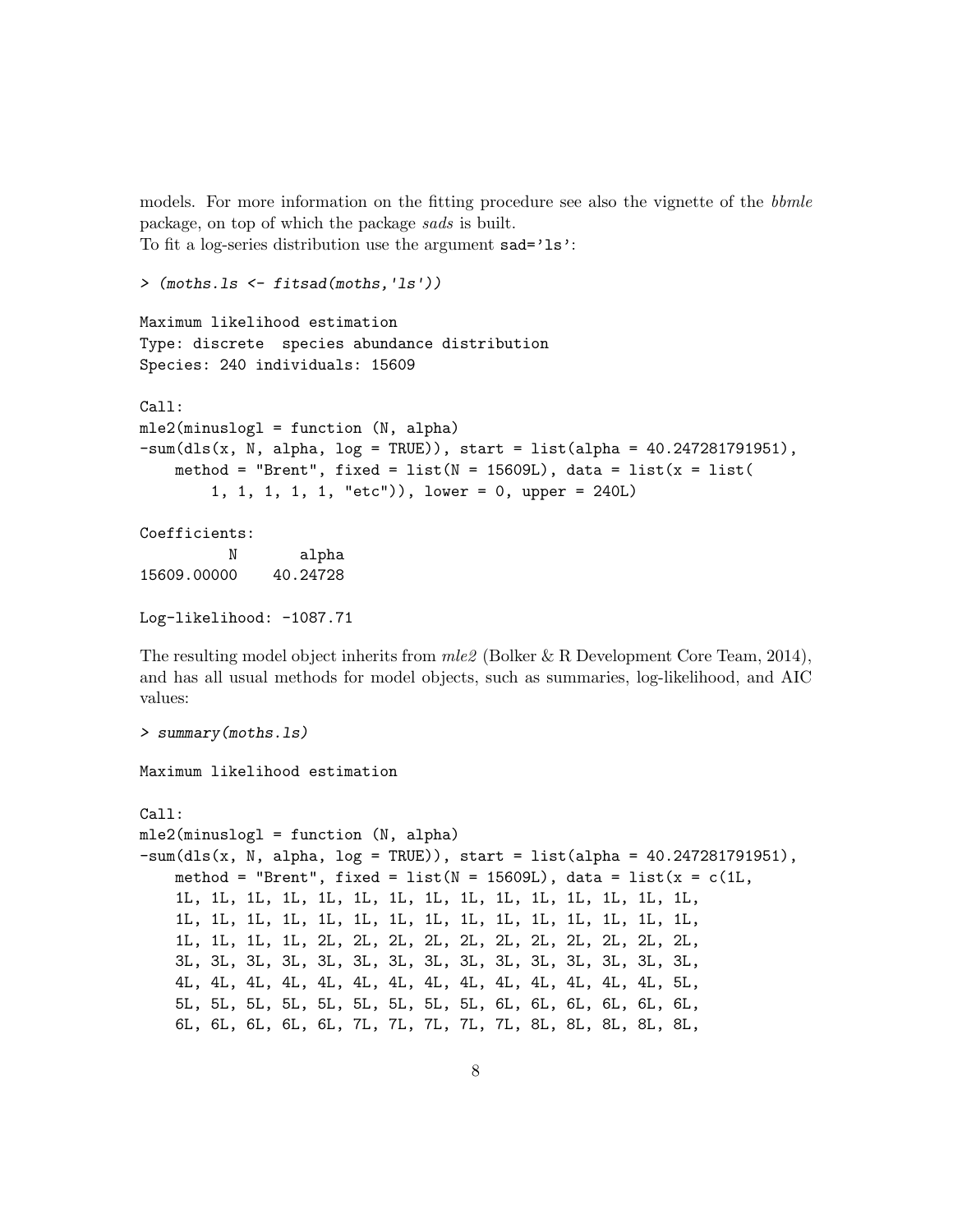8L, 9L, 9L, 9L, 9L, 10L, 10L, 10L, 10L, 11L, 11L, 12L, 12L, 13L, 13L, 13L, 13L, 13L, 14L, 14L, 15L, 15L, 15L, 15L, 16L, 16L, 16L, 17L, 17L, 17L, 18L, 18L, 18L, 19L, 19L, 19L, 20L, 20L, 20L, 20L, 21L, 22L, 22L, 22L, 23L, 23L, 23L, 24L, 25L, 25L, 25L, 26L, 27L, 28L, 28L, 28L, 29L, 29L, 32L, 34L, 34L, 36L, 36L, 36L, 37L, 37L, 43L, 43L, 44L, 44L, 45L, 49L, 49L, 49L, 51L, 51L, 51L, 51L, 52L, 53L, 54L, 54L, 57L, 58L, 58L, 60L, 60L, 60L, 61L, 64L, 67L, 73L, 76L, 76L, 78L, 84L, 89L, 96L, 99L, 109L, 112L, 120L, 122L, 129L, 135L, 141L, 148L, 149L, 151L, 154L, 177L, 181L, 187L, 190L, 199L, 211L, 221L, 226L, 235L, 239L, 244L, 246L, 282L, 305L, 306L, 333L, 464L, 560L, 572L, 589L, 604L, 743L, 823L, 2349L)), lower = 0, upper = 240L) Coefficients: Estimate Std. Error z value  $Pr(z)$ alpha 40.247 6.961 5.7818 7.391e-09 \*\*\* --- Signif. codes: 0 '\*\*\*' 0.001 '\*\*' 0.01 '\*' 0.05 '.' 0.1 ' ' 1 Fixed parameters: N 15609 -2 log L: 2175.425 > coef(moths.ls) N alpha 15609.00000 40.24728 > logLik(moths.ls) 'log Lik.' -1087.713 (df=1) > AIC(moths.ls) [1] 2177.425

On the above examples, notice that the  $\text{print method}^4$  displays some statistics on the input data and fitting function used - number of species, number of individuals, truncation point

 ${}^{4}$ Or, equivalently, the show method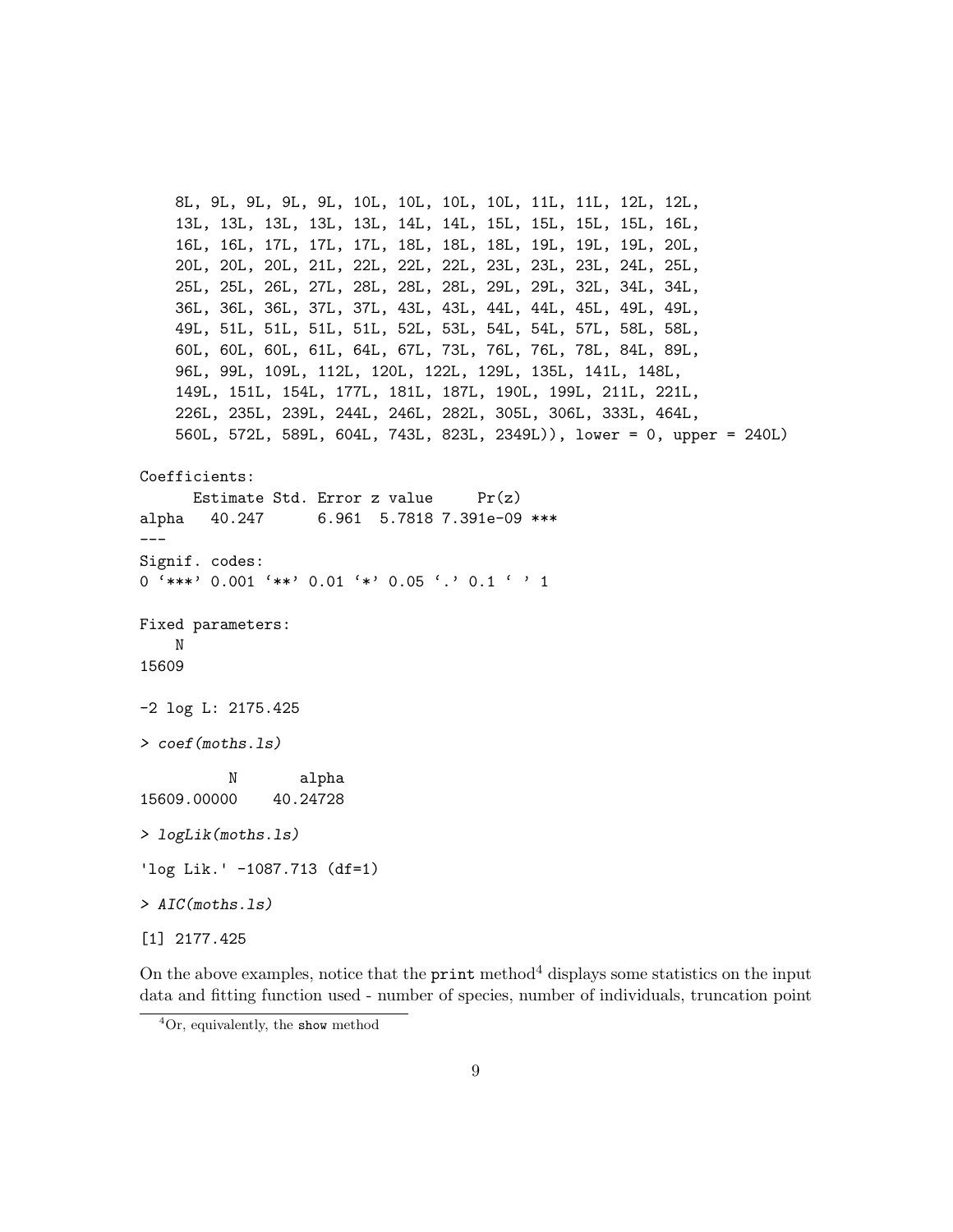for the probability distribution (when used, see below) and whether we are fitting a discrete or continuous sad or rad - while the summary method displays information more associated with the fitting per se: standard errors and significance codes for each parameter. Also, notice that the input data is displayed by both methods, but the **print** method only shows the first values, as the complete list can be quite large.

#### 4.1 Model diagnostics

Many other diagnostic and functions are available for sad and rad models. To get likelihood profiles, likelihood intervals and confidence intervals use:

```
> moths.ls.prf <- profile(moths.ls)
> likelregions(moths.ls.prf) #likelihood intervals
Likelihood regions for ratio = 2.079442
 alpha:
        lower upper
[1,] 27.57325 56.04053
> confint(moths.ls.prf)
   2.5 % 97.5 %
28.01537 55.36267
```
Then use plotprofmle to plot likelihood profiles at the original scale (relative negative log-likelihood) and function plot to get plots at chi-square scale (square-root of twice the relative log-likelihood):

```
> par(mfrow=c(1,2))> plotprofmle(moths.ls.prf)# log-likelihood profile
> plot(moths.ls.prf)# z-transformed profile
> par(mfrow=c(1,1))
```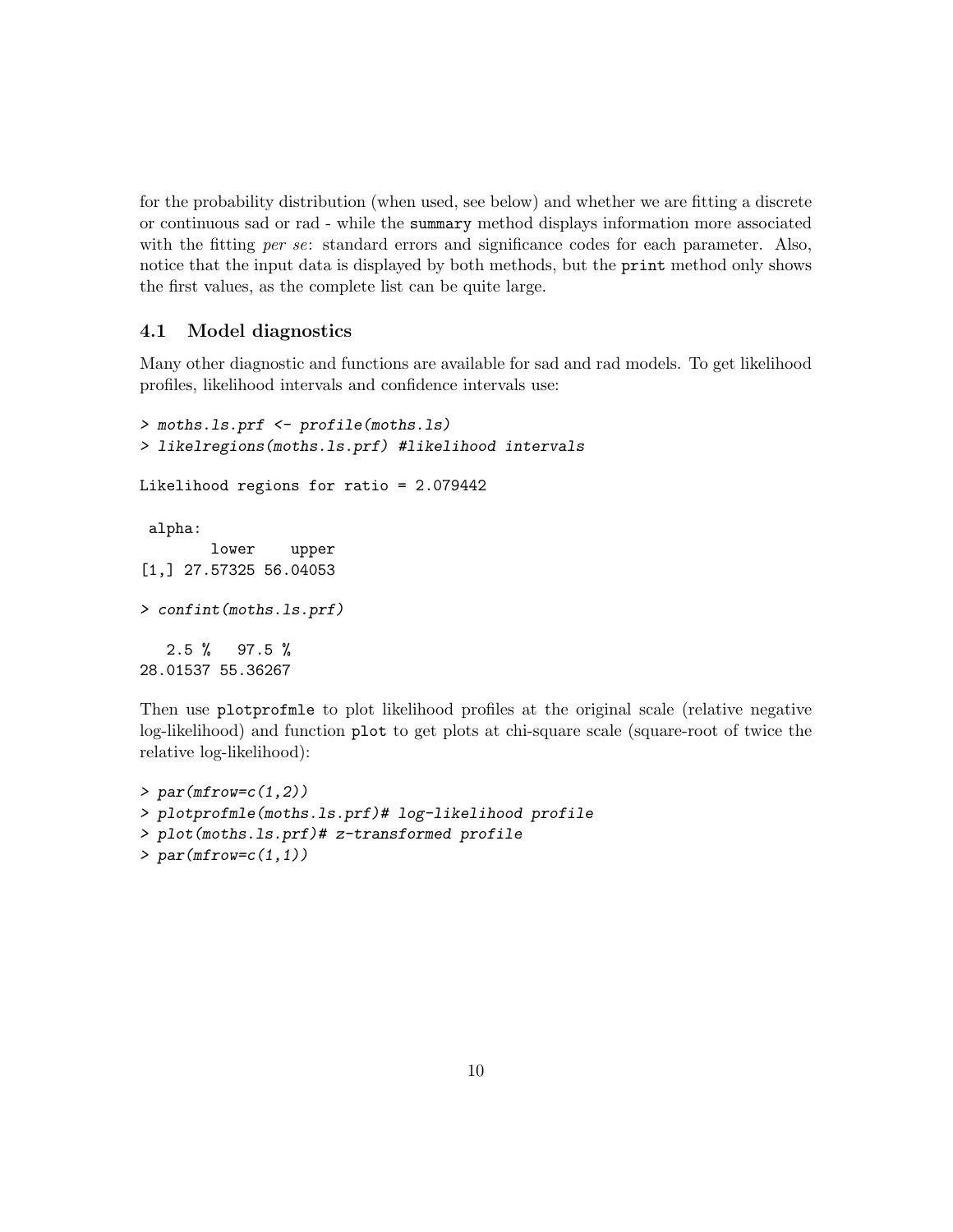



Likelihood intervals and confindence intervals: Likelihood intervals include all values of the parameters that have up to a given log-likelihood absolute difference to the maximum likelihood estimate. This difference is the log-likelihood ratio and is set with the argument ratio of function likelregions. The default value of ratio is  $log(8)$ , and thus in the example above the likelihood interval encloses all values of the parameter that are up to 8 times as plausible as the estimated value of  $\alpha = 40.25$ .

Likelihood intervals at  $log(8)$  converge to the value of confidence intervals at  $95\%$  as sample size increases. In most cases even for moderate sample sizes the limits of confidence and likelihood intervals are very close. Discrepancies occur only when the likelihood profile is highly asymmetric or have local *minima*. But in this kind of profile usually indicates an ill-behaved fit, and so the intervals may not be meaningful anyway.

When applied on a sad model object, the function plot returns four diagnostic plots:

- $> par(mfrow=c(2,2))$
- > plot(moths.ls)
- $> par(mfrow=c(1,1))$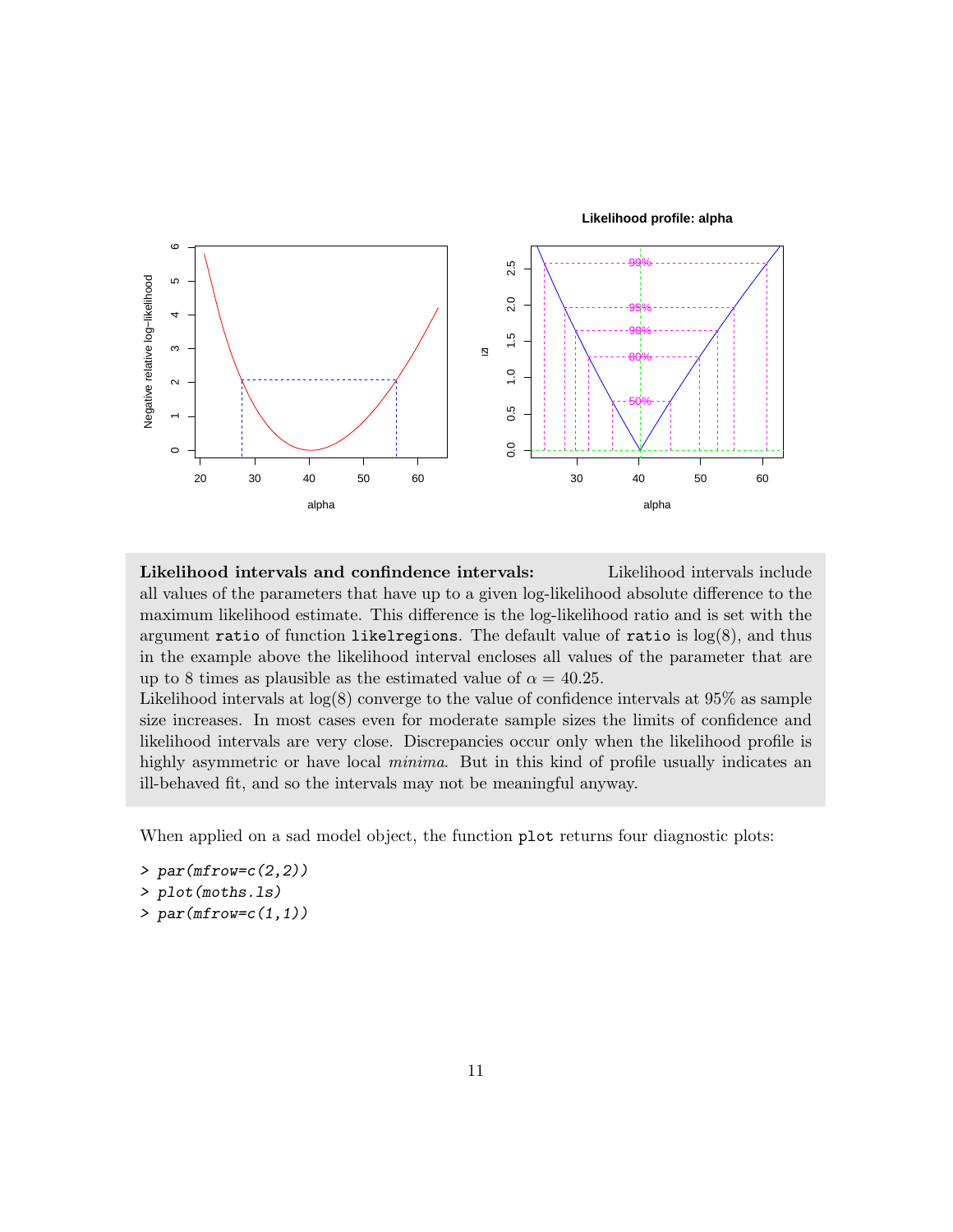

The first two plots (top right and left) are the octave and rank-abundance plots with the predicted values of number of species in each octave and of each species' abundance. The two last plots (bottom) are quantile-quantile and percentile-percentile graphs of the observed vs. predicted abundances. The straight line indicates the expected relation in case of perfect fit.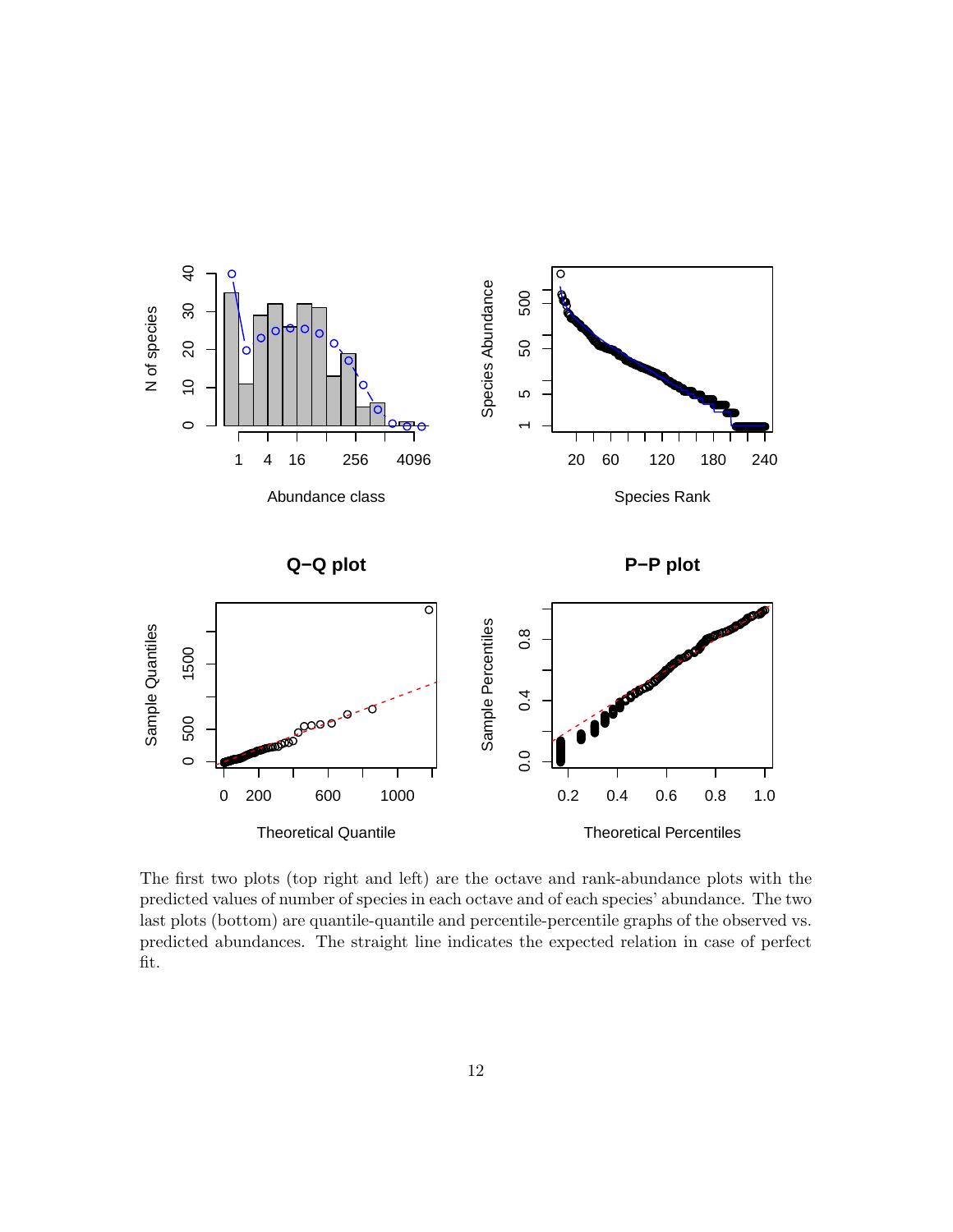#### 4.2 SADs vs RADs

Species-abundance models assign a probability for each abundance value. Thus, these models are probability density functions (PDFs) of abundances of species. Rank-abundance models assign a probability for each **abundance rank**. They are PDFs for rankings of species. The models are interchangeable (May, 1975), but currently only four rad models are available in package sads through the argument rad of function fitrad:

- "gs": geometric series (which is NOT geometric PDF, available in fitsad as "geom")
- "rbs": broken-stick model (MacArthur, 1957; May, 1975)
- "zipf": Zipf power-law distribution
- "mand": Zipf-Mandelbrot power-law distribution

#### Comparison to radfit from vegan package:

fits by fitsad, fitrad and radfit of vegan package provide similar estimates of model coefficients but not comparable likelihood values. The reason for this is the fact each function fits models that assign probability values to data in different ways. Function fitsad fits PDFs to observed abundances and fitrad fits PDFs to the ranks of the abundances. Finally, radfit of vegan fits a Poisson generalized linear model to the expected abundances deduced from rank-abundance relationships from the corresponding sads and rads models (Wilson, 1991). See also the help page of radfit. Therefore likelihoods obtained from these three functions are not comparable.

### 5 Model selection

It's possible to fit other models to the same data set, such as the Poisson-lognormal and a truncated lognormal:

```
> (moths.pl <- fitsad(x=moths, sad="poilog"))#default is zero-truncated
```
Maximum likelihood estimation Type: discrete species abundance distribution Species: 240 individuals: 15609

```
Call:
mle2(minuslogl = function (mu, sig)
-sum(dtrunc("pointing", x = x, coef = list(mu = mu, sig = sig),
```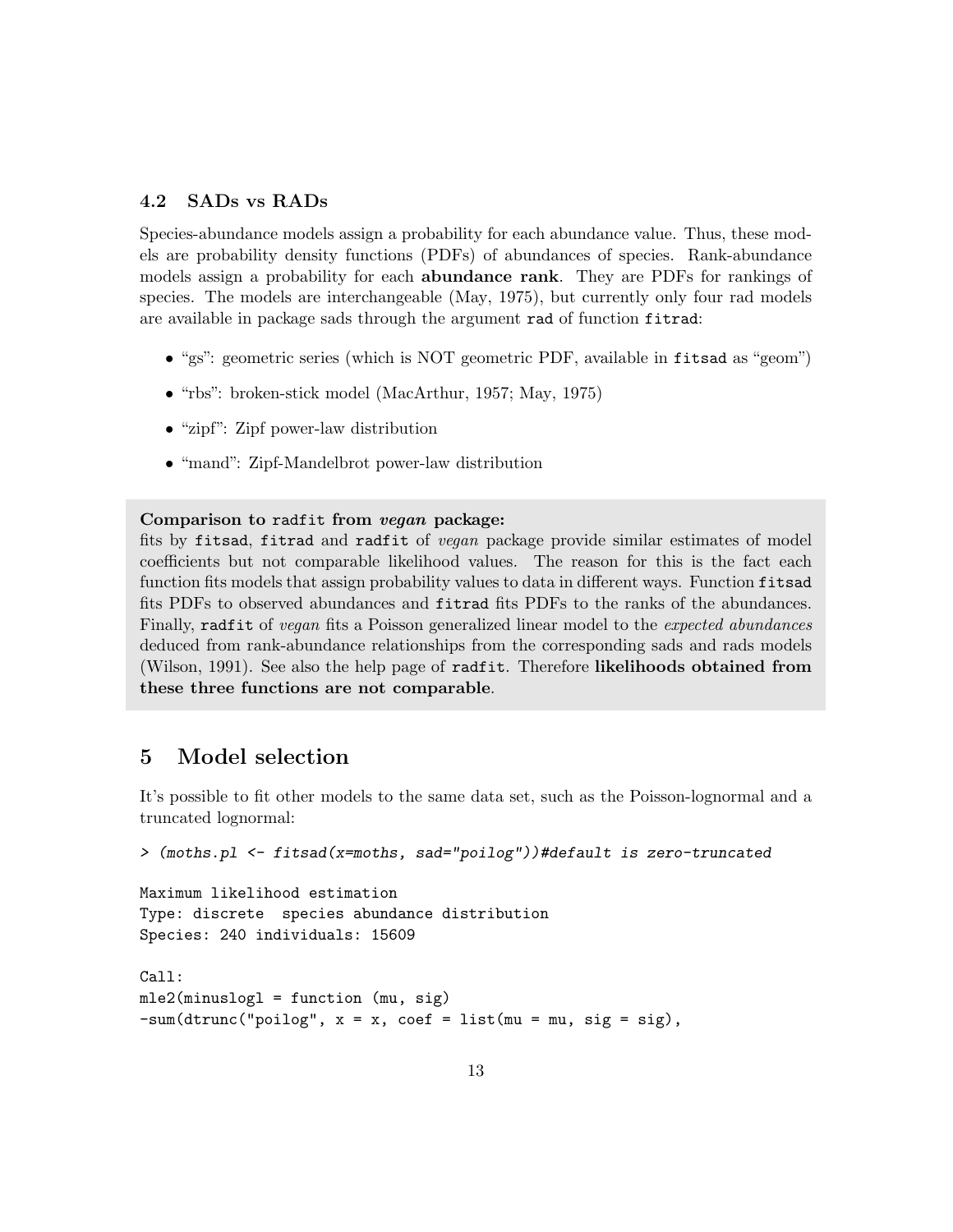```
trunc = trunc, log = TRUE)), start = list(mu = 1.99665479139621,
    sig = 2.1872546088852, data = list(x = list(1, 1, 1, 1,
    1, "etc")))
Coefficients:
      mu sig
1.996469 2.187126
Truncation point: 0
Log-likelihood: -1086.07
> (moths.ln <- fitsad(x=moths, sad="lnorm", trunc=0.5)) # lognormal truncated at 0.5
Maximum likelihood estimation
Type: continuous species abundance distribution
Species: 240 individuals: 15609
Call:
mle2(minuslogl = function (meanlog, sdlog)
-sum(dtrunc("lnorm", x, coef = list(meanlog = meanlog, sdlog = sdlog),
    trunc = trunc, log = TRUE), start = list(meanlog = 2.57905878609957,
    sdlog = 1.78235276032689, data = list(x = list(1, 1, 1,
    1, 1, "etc")))
Coefficients:
 meanlog sdlog
2.274346 2.039740
Truncation point: 0.5
Log-likelihood: -1086.36
moreover, the function AICtab and friends from the bbmle package can be used to get a
model selection table:
> AICtab(moths.ls, moths.pl, moths.ln, base=TRUE)
         AIC dAIC df
moths.pl 2176.1 0.0 2
moths.ln 2176.7 0.6 2
moths.ls 2177.4 1.3 1
```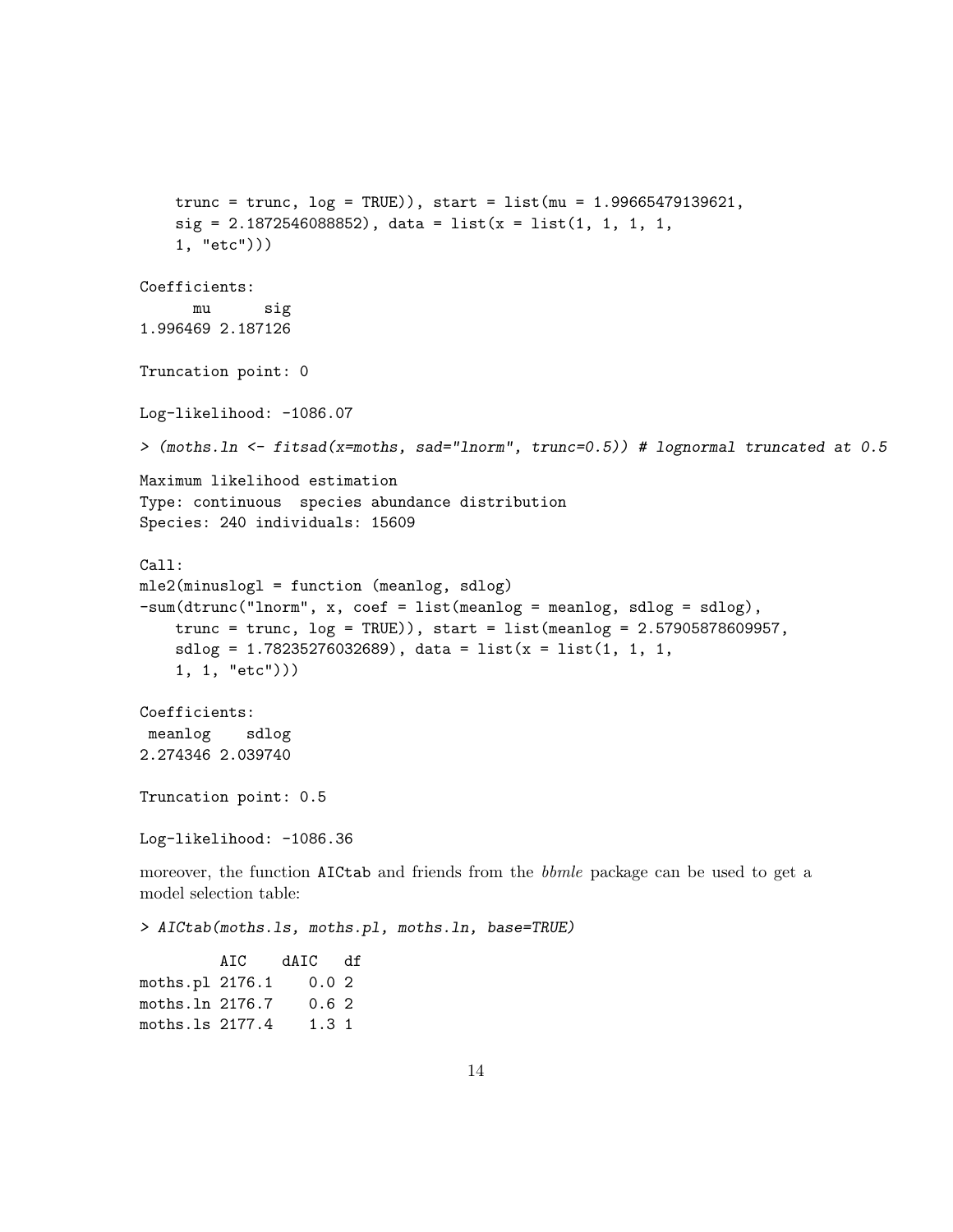NOTICE that the information criterion methods do not differentiate between fitsad and fitrad methods. Because of this, it is possible to include fitsad and fitrad objects in the same IC-table without generating an error, but the result will be meaningless. To compare visually fits first get octave tables:

> head(moths.ls.oc <- octavpred(moths.ls))

|                   | octave upper      | Freq        |
|-------------------|-------------------|-------------|
| 1                 | O)                | 1 40.14377  |
| $\mathcal{D}_{1}$ | $\mathbf{1}$      | 2 20,02026  |
| 3                 | $\mathcal{D}_{1}$ | 4 23.27123  |
| 4                 | 3                 | 8 25.12674  |
| 5                 | 4                 | 16 25.86285 |
| հ                 | 5                 | 32 25.67116 |

> head(moths.pl.oc <- octavpred(moths.pl))

|                | octave upper      | Freq        |
|----------------|-------------------|-------------|
| 1              | Ω                 | 1 27.58735  |
| $\mathfrak{D}$ | 1.                | 2 19.48216  |
| 3              | $\mathcal{D}_{1}$ | 4 26.76472  |
| 4              | 3                 | 8 31.88374  |
| 5              | 4                 | 16 33.16140 |
| 6              | 5.                | 32 30.49061 |

> head(moths.ln.oc <- octavpred(moths.ln))

octave upper Freq 1 0 1 15.41886 2 1 2 22.44066 3 2 4 29.13034 4 3 8 33.72746 5 4 16 34.82976 6 5 32 32.08088

then use lines to superimpose the predicted values on the octave plot:

```
> plot(moths.oc)
> lines(moths.ls.oc, col="blue")
> lines(moths.pl.oc, col="red")
> lines(moths.ln.oc, col="green")
```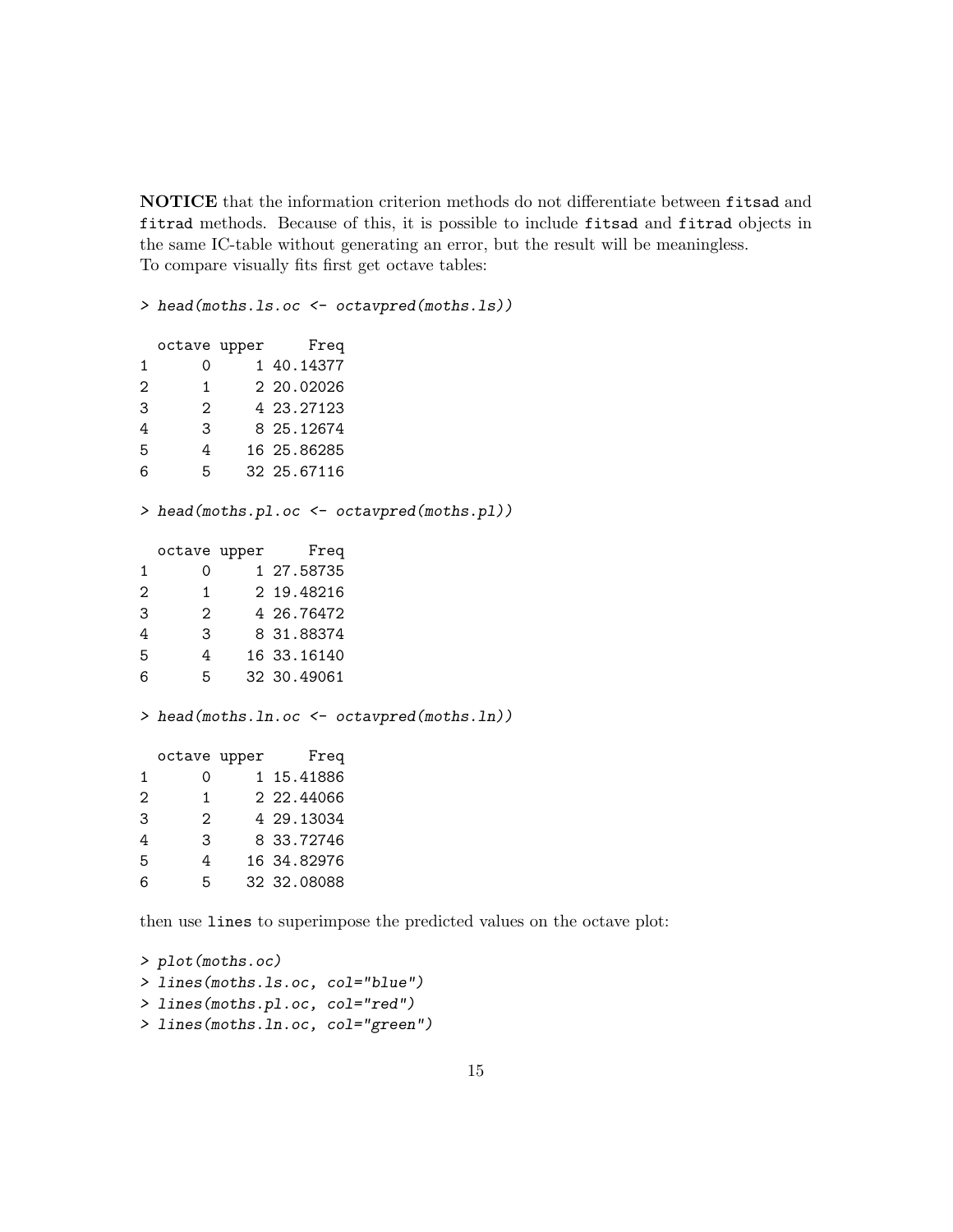```
> legend("topright",
       c("Logseries", "Poisson-lognormal", "Truncated lognormal"),
       lty=1, col=c("blue","red", "green"))
```


To do the same with rank-abundance plots get the rank-abundance objects:

```
> head(moths.ls.rad <- radpred(moths.ls))
```
> head(moths.pl.rad <- radpred(moths.pl))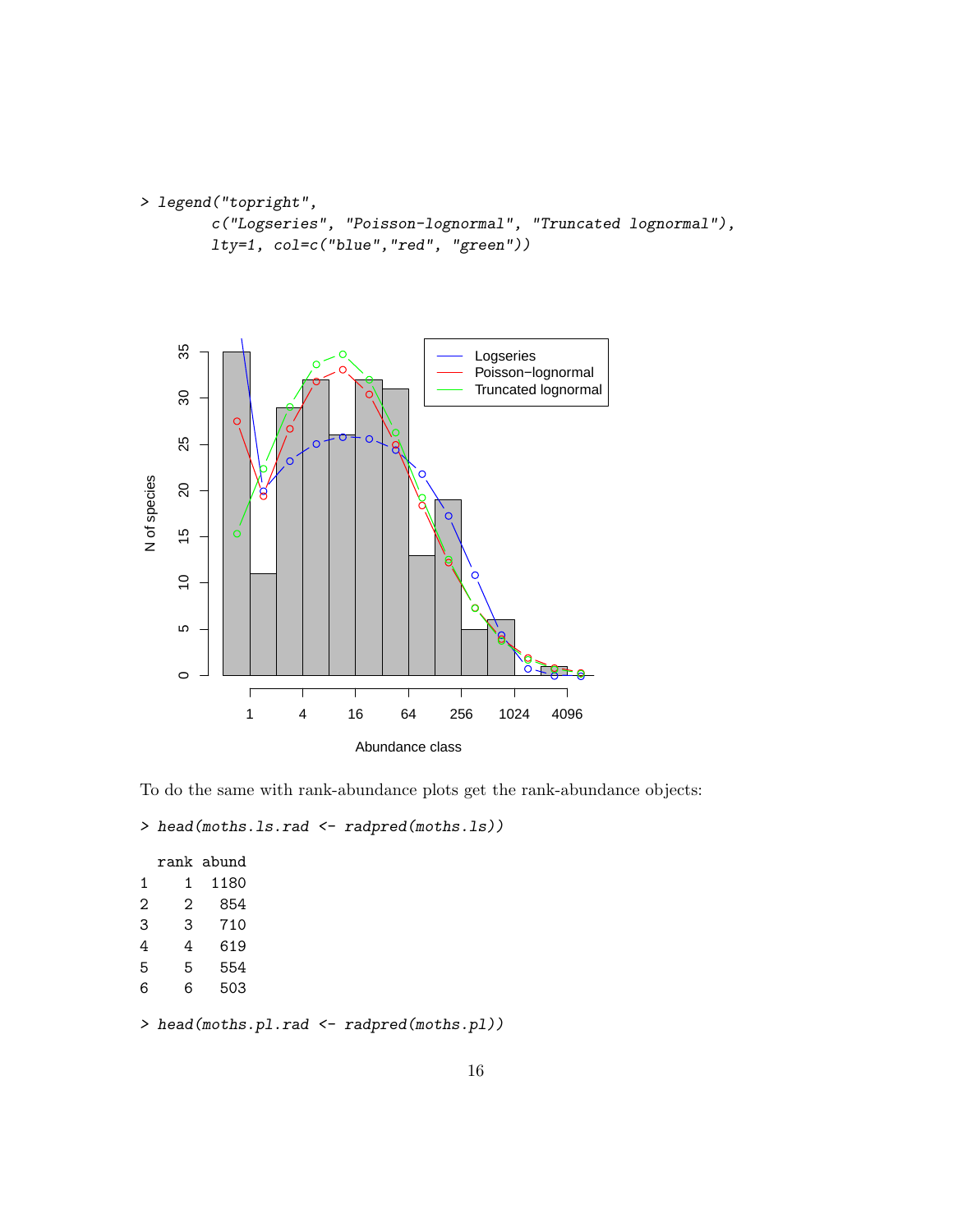```
rank abund
1 1 4348
2 2 1973
3 3 1322
4 4 1001
5 5 807
6 6 676
> head(moths.ln.rad <- radpred(moths.ln))
 rank abund
1 1 3524.2394
2 2 1674.8603
3 3 1148.3539
4 4 883.6309
5 5 720.7864
6 6 609.2707
```
then plot observed and predicted values:

```
> plot(moths.rad)
> lines(moths.ls.rad, col="blue")
> lines(moths.pl.rad, col="red")
> lines(moths.ln.rad, col="green")
> legend("topright",
        c("Logseries", "Poisson-lognormal", "Truncated lognormal"),
        lty=1, col=c("blue","red", "green"))
```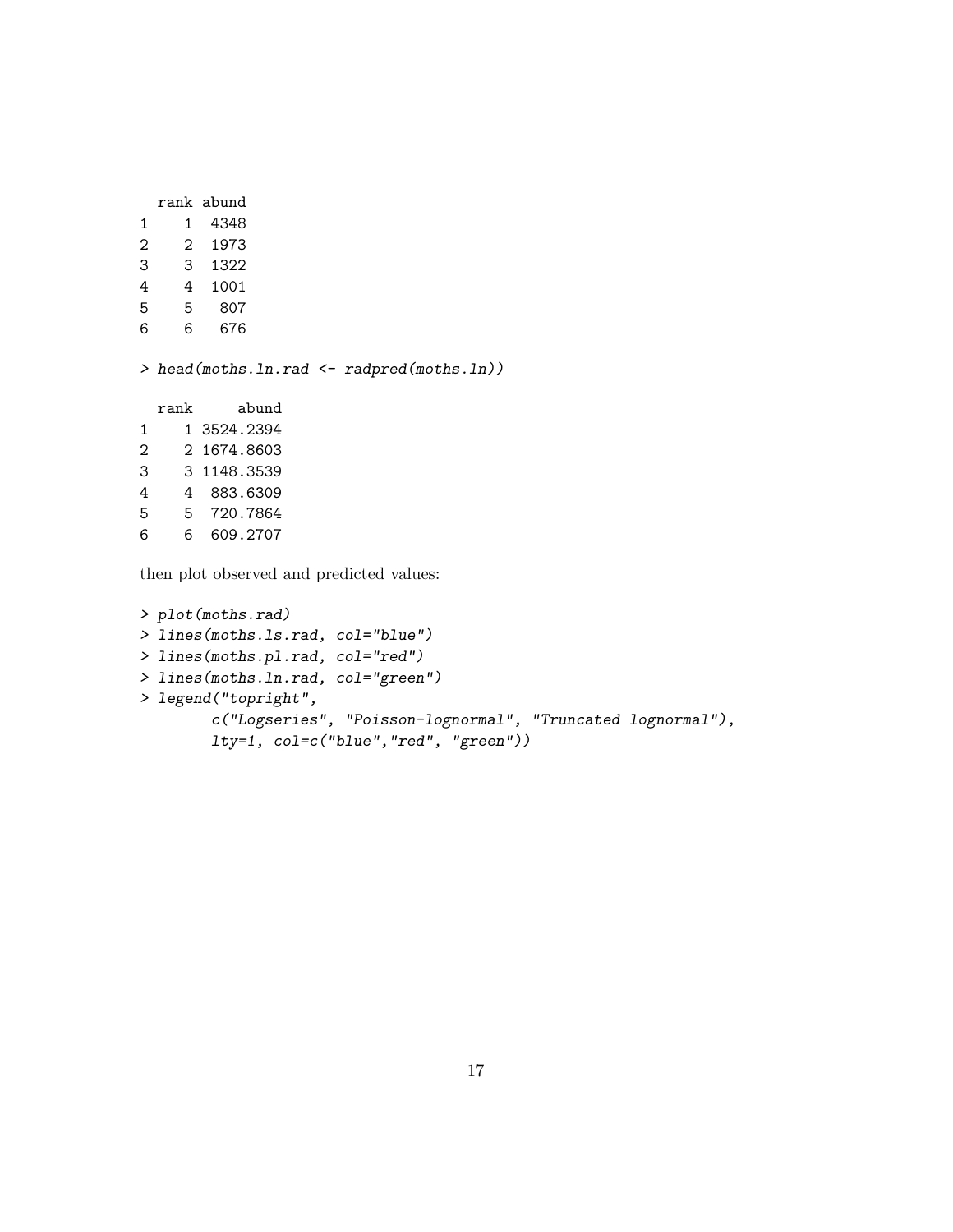

## 6 Simulations

The function rsad returns random samples of a community with  $S$  species. The mean abundances of the species in the communities are independent identically distributed (iid) variables that follow a given probability distribution. The sample simulates a given number of draws of a fraction a from the total number of individuals in the community. For instance, to simulate two Poisson samples of 10% of a community with 10 species that follows a lognormal distribution with parameters  $\mu = 3$  and  $\sigma = 1.5$  use:

```
> set.seed(42)# fix random seed to make example reproducible
> (samp1 <- rsad(S = 10, frac = 0.1, sad = "lnorm",
                coeff=list(meanlog = 3, sdlog = 1.5),
                zeroes=TRUE, ssize = 2))
```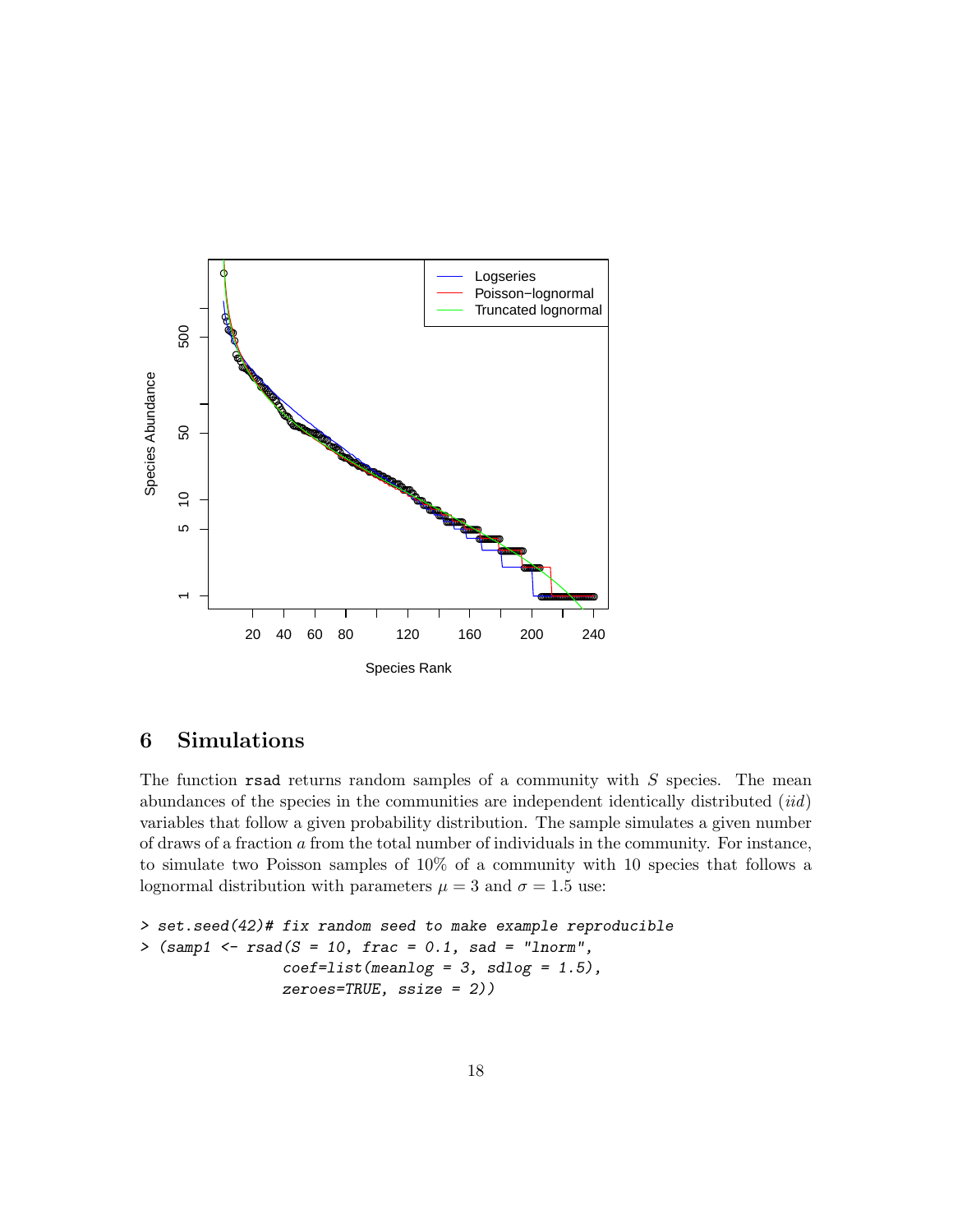|                |                |                | sample species abundance |
|----------------|----------------|----------------|--------------------------|
| 1              | 1              | 1              | 20                       |
| $\overline{c}$ | 1              | $\overline{c}$ | 4                        |
| 3              | $\mathbf 1$    | 3              | 7                        |
| 4              | $\mathbf 1$    | 4              | $\overline{\mathbf{c}}$  |
| 5              | $\mathbf 1$    | 5              | 4                        |
| 6              | $\mathbf 1$    | 6              | 1                        |
| $\overline{7}$ | 1              | 7              | 25                       |
| 8              | $\mathbf 1$    | 8              | 3                        |
| 9              | $\mathbf 1$    | 9              | 45                       |
| 10             | $\mathbf 1$    | 10             | $\mathbf 1$              |
| 11             | $\overline{c}$ | $\mathbf 1$    | 17                       |
| 12             | $\overline{c}$ | 2              | $\overline{c}$           |
| 13             | $\overline{c}$ | 3              | $\mathbf 0$              |
| 14             | $\overline{c}$ | 4              | 3                        |
| 15             | $\overline{c}$ | 5              | 6                        |
| 16             | $\overline{c}$ | 6              | $\overline{2}$           |
| 17             | 2              | 7              | 18                       |
| 18             | $\overline{c}$ | 8              | 0                        |
| 19             | $\overline{2}$ | 9              | 53                       |
| 20             | $\overline{2}$ | 10             | 4                        |

The function returns a data frame with a sample numeric label, species' numeric label and species' abundance in each sample. By default, rsad returns a vector of abundances of single Poisson sample with zeroes omitted:

```
> (samp2 <- rsad(S = 100, frac=0.1, sad="lnorm",
          list(meanlog=5, sdlog=2)))
[1] 155 697 4 7 48 5 40 56 105 8 48
[12] 1 3 1 14 21 6 66 2 3 32 259
[23] 8 51 21 1 312 42 23 20 48 12 28
[34] 14 20 40 267 5 209 36 107 93 58 1
[45] 7 39 2 7 56 70 31 3 4 305 25
[56] 15 12 3 48 8 12 101 69 255 5 51
[67] 253 4 1 2 17 49 187 121 599 3 23
[78] 12 9 16 21 10 17 3 5 2 9 5
[89] 3214 1 19 1 31
```
Since this is a Poisson sample of a lognormal community, the abundances in the sample should follow a Poisson-lognormal distribution with parameters  $\mu + \log a$  and  $\sigma$  (Grøtan & Engen, 2008). We can check this by fitting a Poisson-lognormal model to the sample: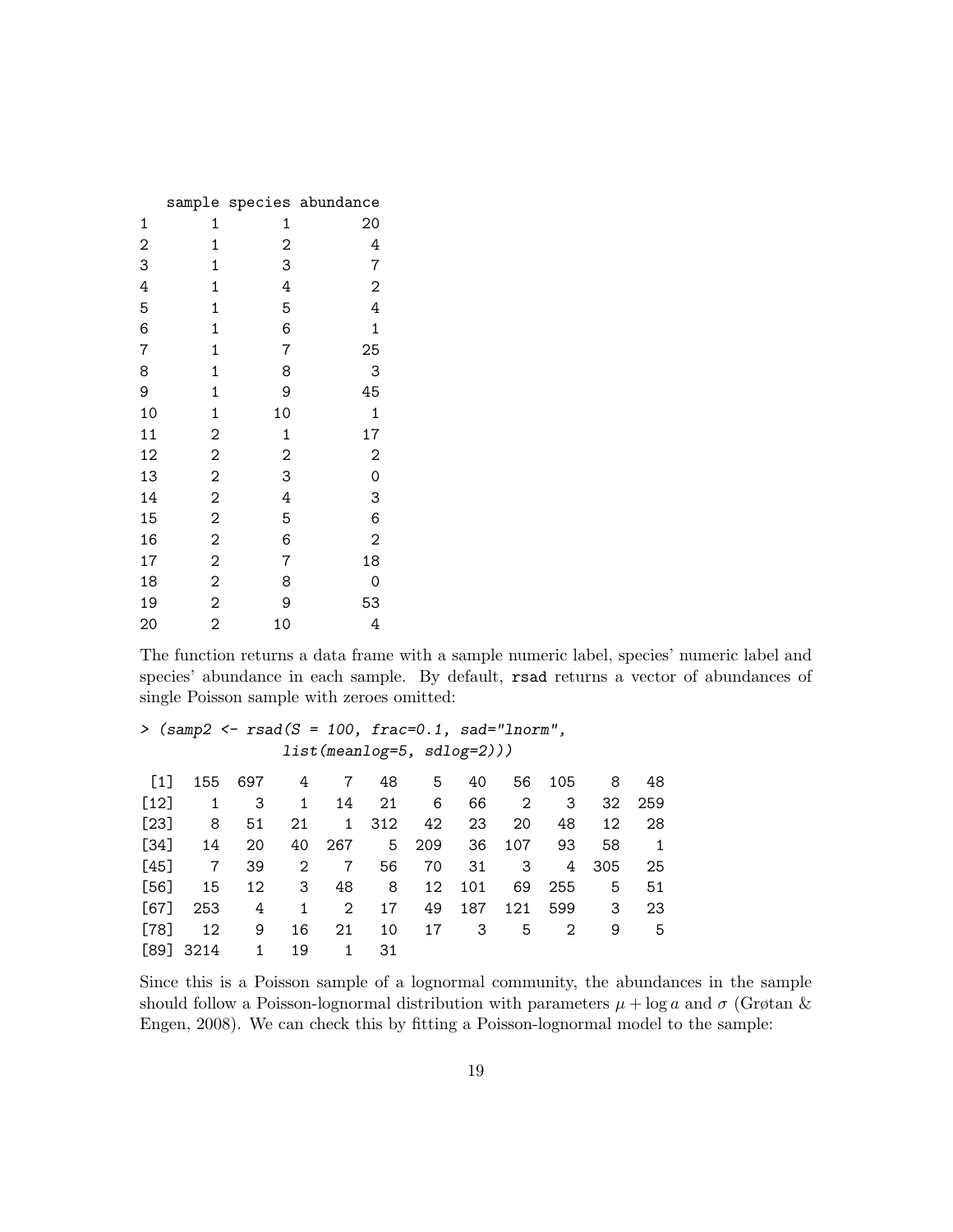```
> (samp2.pl <- fitsad(samp2, "poilog"))
Maximum likelihood estimation
Type: discrete species abundance distribution
Species: 93 individuals: 8759
Call:
mle2(minuslogl = function (mu, sig)
-sum(dtrunc("pointing", x = x, coef = list(mu = mu, sig = sig),trunc = trunc, log = TRUE)), start = list(mu = 2.70913840074115,
    sig = 1.88422051945515, data = list(x = list(155, 697, 4,
    7, 48, "etc")))
Coefficients:
     mu sig
2.709138 1.884220
Truncation point: 0
Log-likelihood: -453.22
> ## checking correspondence of parameter mu
> coef(samp2.pl)[1] - log(0.1)mu
```
5.011723

Not bad. By repeating the sampling and the fit many times it's possible to evaluate the bias and variance of the maximum likelihood estimates:

```
> results <- matrix(nrow=75,ncol=2)
> for(i in 1:75){
     x \leftarrow \text{rsad}(S = 100, \text{ frac=0.1, sad="Inorm",}list(meanlog=5, sdlog=2))
     y <- fitsad(x, "poilog")
     results[i,] \leftarrow coef(y)}
> results[,1] \leftarrow results[,1]-log(0.1)
```
Bias is estimated as the difference between the mean of estimates and the value of parameters: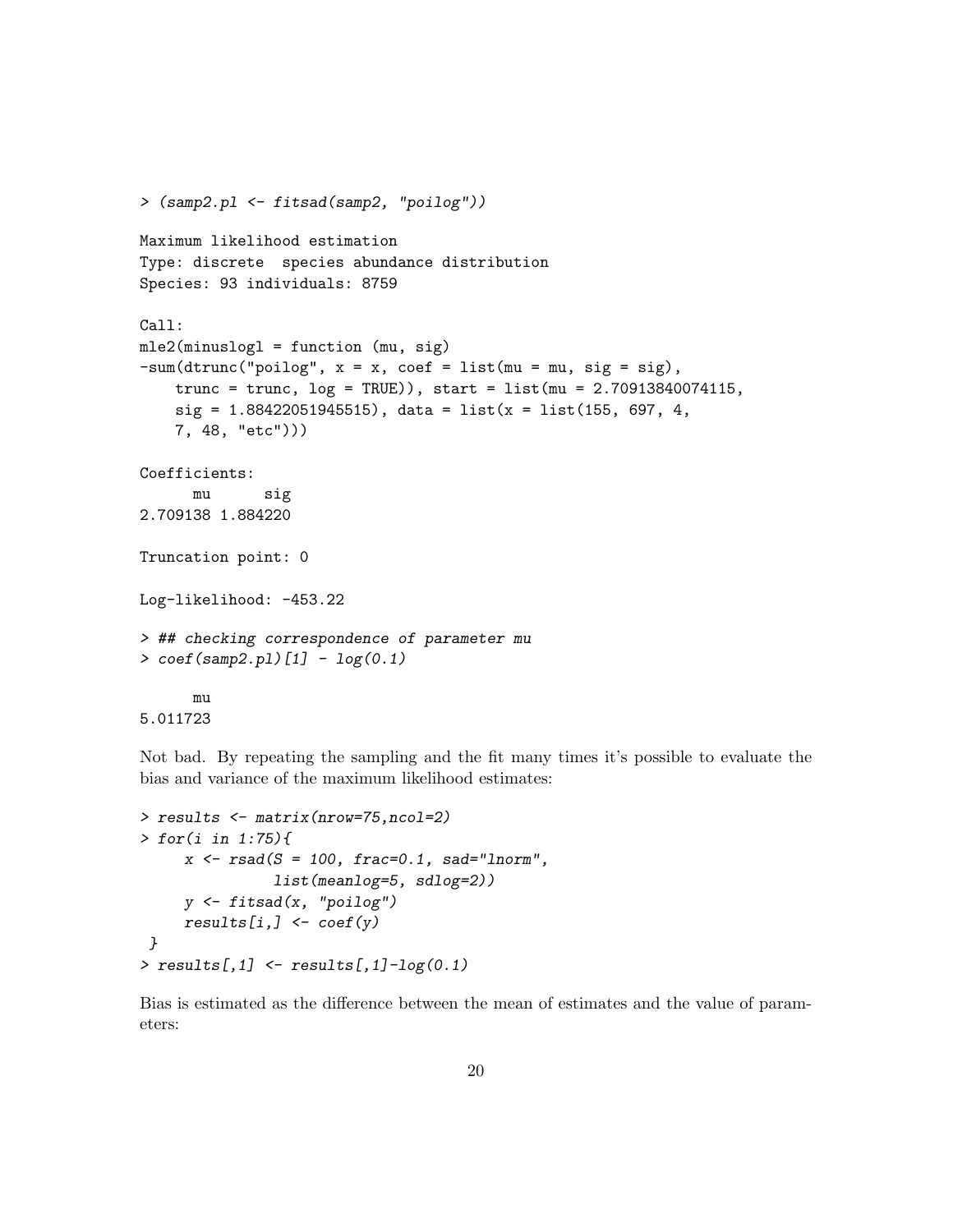```
> ##Mean of estimates
> apply(results,2,mean)
[1] 4.967747 1.988037
> ## relative bias
```

```
>(c(5,2)-apply(results,2,mean))/(c(5,2))
```
[1] 0.00645063 0.00598133

And the precision of the estimates are their standard deviations

```
> ##Mean of estimates
> apply(results,2,sd)
[1] 0.2550500 0.1852667
> ## relative precision
> apply(results,2,sd)/apply(results,2,mean)
[1] 0.05134119 0.09319077
```
Finally, a density plot with lines indicating the mean of estimates and the values of parameters:

```
> par(mfrow=c(1,2))> plot(density(results[,1]), main=expression(paste("Density of ",mu)))
> abline(v=c(mean(results[,1],5), col=2:3)
> plot(density(results[,2]), main=expression(paste("Density of ",sigma)))
> abline(v=c(mean(results[,2], 2), col=2:3)
```

```
> par(mfrow=c(1,1))
```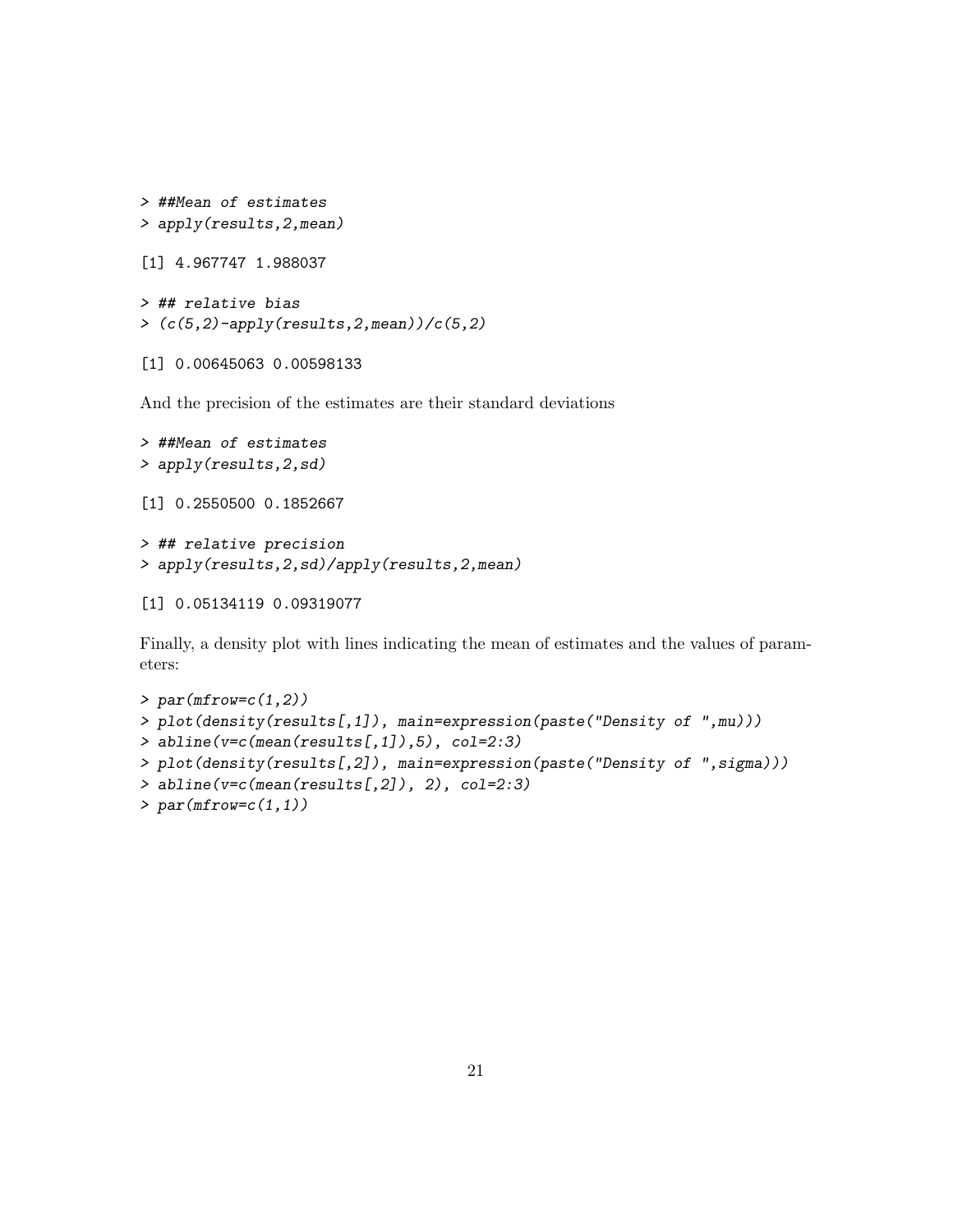

Increasing the number of simulations improves these estimators.

### 7 Bugs and issues

The package project is hosted on GitHub (https://github.com/piLaboratory/sads/). Please report bugs and issues and give us your feedback at https://github.com/piLaboratory/ sads/issues.

### References

- Bolker, B. & R Development Core Team, 2014. bbmle: Tools for general maximum likelihood estimation. R package version 1.0.16.
- Grøtan, V. & S. Engen, 2008. poilog: Poisson lognormal and bivariate Poisson lognormal distribution. R package version 0.4.
- MacArthur, R., 1957. On the relative abundance of bird species. *Proceedings of the National* Academy of Sciences of the United States of America 43:293.
- May, R. M., 1975. Patterns of species abundance and diversity. In M. L. Cody & J. M. Diamond, editors, Ecology and Evolution of Communities, chapter 4, pages 81–120. Harvard University Press, Cambridge, MA.
- McGill, B., R. Etienne, J. Gray, D. Alonso, M. Anderson, H. Benecha, M. Dornelas, B. Enquist, J. Green, F. He, A. Hurlbert, A. E. Magurran, P. Marquet, B. Maurer, A. Ostling,